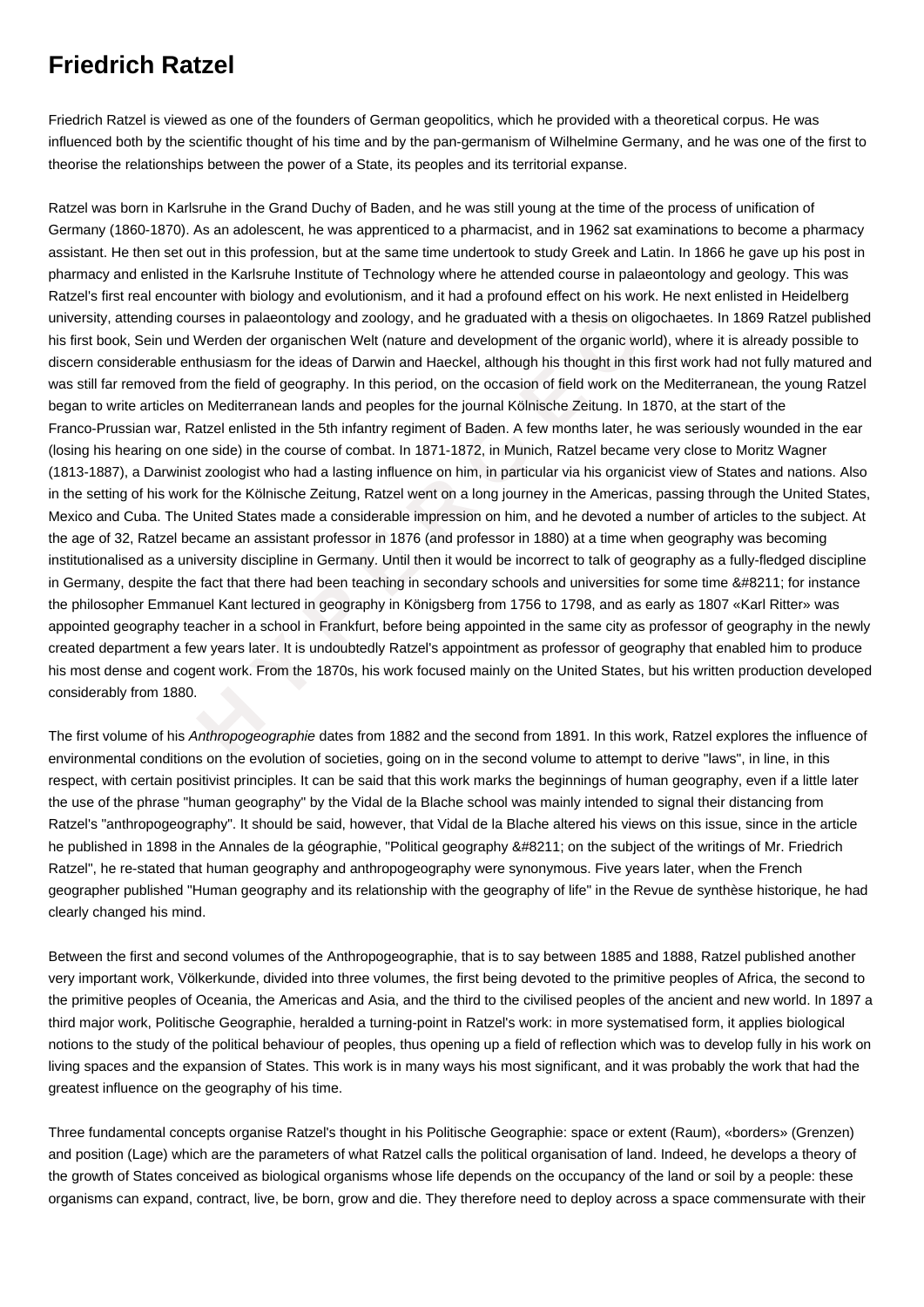evolution, which may in some cases justify the extending of borders. Borders are seen as an important element for the development of a State, because the outlines of States as defined by their national borders may or may not correspond to natural boundaries. The position or location of a State is thus an important factor for the study of its development. Most often, a central position is more advantageous than a peripheral position. The presence of another large State at the borders of a small State leads almost inevitably to its annexation. The concept of position articulates around two notions (Ratzel distinguishes a broad sense and a strict sense). In the broad sense, position is understood as a "constant link with the soil", a "belonging to a certain portion of the earth's surface" (Politische Geographie, §129), from which it is possible to deduce a natural position (geographical location in latitude and longitude) and a political position (the political identity of a given portion of land with a given natural position). In the strict sense, position is understood as the "political neighbourhood" (§151), that is to say it includes all the relationships of influence and power between States that can be derived from their respective geographical positions.

work, despite the fact that it is sometimes difficult to distinguish between mere meta<br>merous academics see here a direct influence of the ideas of Darwin, Haeckel, Spe<br>ular the Wagnerian concept of Lebensgebiet, which ref Thus ideas relating to the evolutionary development of States seen as living organisms and to the anchorage of individuals in the soil pervade Ratzel's work, despite the fact that it is sometimes difficult to distinguish between mere metaphor and outright biological reductionism. Numerous academics see here a direct influence of the ideas of Darwin, Haeckel, Spencer and above all Moritz Wagner, in particular the Wagnerian concept of Lebensgebiet, which refers to the dependency of a species on a given territory, and probably underpins the controversial Lebensraum (living space) developed by Ratzel in 1902. It is however to be underlined that Ratzel's theories are at the meeting point of a whole range of influences. It is indeed possible in Ratzel's theory of the State, understood as the ultimate model for the organisation of societies, to distinguish the influence of Hegel's political philosophy, at least as it was perceived at the end of the 19th century.

Nevertheless, in all the work conducted in the mature years of Ratzel's career, the main influence is that of positivism and evolutionism, characteristic of his time. In his late work however there is a degree of return to romanticism, which is particularly prominent in his texts on beauty, aesthetics, or God.

Ratzel's influence varied considerably according to period and country. For a long time he was the subject of considerable controversy on account of the use made by the Nazis of certain concepts and central notions. The political concept of Lebensraum, developed by Ratzel to characterise the indissociable link (political and psychological) in the occupation of an area of land by a people, mainly aimed to back up his defence of the process of German unification, and colonial expansion in line with that practised by the other large European powers. Certain later authors, in particular Karl Haushofer, reinterpreted this concept in a racialist and imperialistic perspective, in particular directed towards Eastern Europe, thus opening the way for the excesses of its takeover by the Nazis.

Numerous geographers have developed their ideas from the writings of Ratzel, and Vidal de la Blache was not the only one who maintained constant exchanges with him, even if the evolution in his thought led him to distance himself from Ratzel. Ratzel also influenced English-speaking geographers such as the American Ellen Churchill Semple, who took on the translation of Ratzel's works, and who provided a very radical interpretation of his determinism.

Luisa G. Simões

## **Bibliographie**

Main works by Friedrich Ratzel:

- Die vereinigten Staaten von Nordamerika, Munich, Oldenbourg, 1878 (t. 1), 1880 (t.2)
- Völkerkunde, Leipzig, Vienne, Bibliographisches Institut, 1885 (t. 1), 1886 (t. 2), 1888 (t. 3)
- Anthropogeographie, Stuttgart, Engelhorn, 1882 (t. 1), 1891 (t.2)
- Die Erde und das Leben. Eine vergleichende Erdkunde, Leipzig, Vienne, Bibliographisches Institut, 1901 (t.1), 1902 (t.2)
- Politische Geographie, 2e éd., Munich, Oldenbourg, 1903
- Kleine Schriften, Munich, Oldenbourg, 1906
- Géographie politique, trad. P. Rusch, Paris, Economica, 1988 [traduction partielle de la Politische geographie]

Selection of publications on Ratzel: